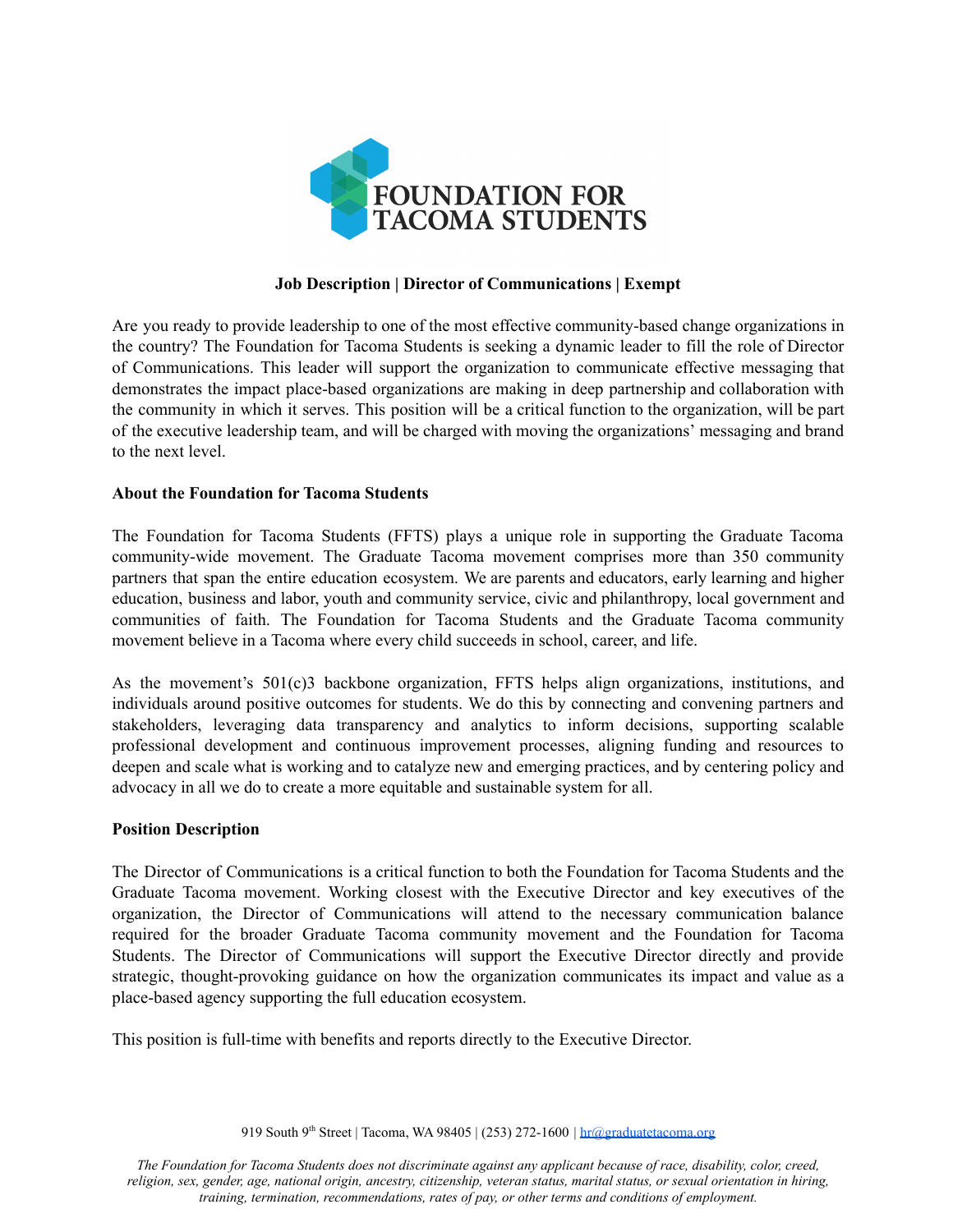The successful candidate must be willing to travel, work varied hours, and have an ability to network with stakeholders at every level. The Director of Communications will be expected to build on the existing communications plan, ensuring that all communications strategies, tactics, and collateral materials are compelling, effective, and representative of the organization's goal, or will strategically adjust the plan to meet the needs of the organization and the broader community movement. This is a unique position for someone with strong communications skills and capabilities to create compelling messaging and materials, pitch stories to the media, produce presentations and other materials suitable for diverse audiences, develop and execute social media efforts, manage the upkeep of our various websites, respond to public relations issues as they arise, and support the organization in compelling messaging that enables FFTS to write and win grant funding to sustain the organization.

Finally, the Foundation for Tacoma Students is guided by its values, commitment to equity, and the core belief that working together is key to realize a Tacoma where every child succeeds. The Director of Communications will play a leadership role in advancing the anti-racism messaging throughout the organization's operations, priorities, and programs. Additionally, the Director of Communications will ensure that FFTS is consistent in delivering clear and effective messaging with partners, students, parents, funders, grantees, local, regional, state, and federal government, and other audiences that support equitable outcomes and systems change.

This position will be responsible for two critical areas of the organization:

- I. **Foundation for Tacoma Students Brand & Storytelling**: As a key leader of the organization, guidance on how the Foundation for Tacoma Students elevates itself in the field of public education as a credible contributor and influencer will be a critical function to sustainability of the organization, both internally and externally.
- II. **Graduate Tacoma Strategy, Impact, & Momentum**: As a key representative of the organization, characterizing the successful strategies, meaningful impact, and messaging the power of the Graduate Tacoma community movement will be critical to the advancement and sustainability of the movement and in realizing the community's 2030 goal.

### **Detailed Duties and Responsibilities**

The Director of Communications will directly support the Executive Director in the following areas:

- $\triangleright$  messaging the organization's mission & strategy
- $\geq$  consistent and reliable communications to broad and diverse stakeholders
- $\geq$  scaling the organization's brand awareness and credibility
- $\triangleright$  deepening the organization's relationship with paid media outlets
- $\triangleright$  writing projects, including concept papers, reports, grant applications, etc.
- $\geq$  coordination of the organization's large-scale signature events

## **Critical Areas for the Director of Communications**

 $\triangleright$  Foundation for Tacoma Students Brand & Storytelling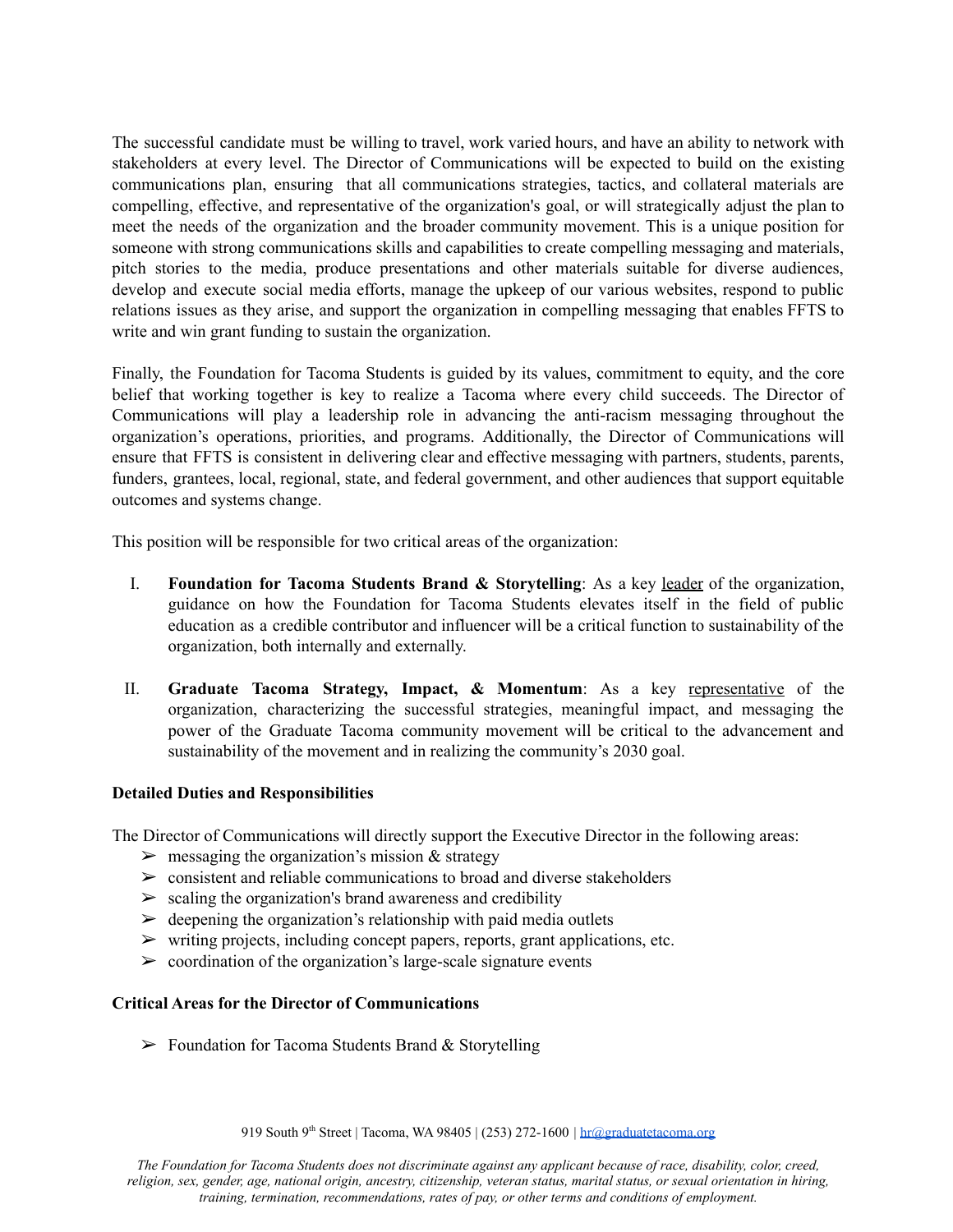- Provide overall direction and management of the value and impact of the organization through messaging and brand awareness
- Build and strengthen internal communication processes, such that the organization's brand and messaging is consistent, reliable, and accessible
- Support the Executive Director in elevating the voice of the organization, community movement, impact, and calls to action
- Serve as a strategic communications advisor to the Executive Director and other executive leadership team members
- Strengthen the organization's brand through compelling messaging in paid and earned media
- Support the storytelling strategy by elevating data, success stories, challenge areas, policy implications, resource gaps, and more
- ➢ Graduate Tacoma Strategy, Impact, & Momentum
	- Collaborate with Graduate Tacoma partners and other key stakeholders to collect and share stories of the movement
	- Engage with local and regional media outlets to elevate stories of the Graduate Tacoma movement
	- Support the movement in compelling its impact beyond the Tacoma community
	- Establish effective and digestible race and equity tools to community partners to advance a more equitable movement
	- $\circ$  Help build on the momentum of the movement to garner resources and facilitate policy changes
	- Represent the Foundation for Tacoma Students and the Graduate Tacoma movement in various settings

# **Experience and Competencies**

- $\triangleright$  Minimum of 5 years experience with a proven track record of developing and executing highly effective communication strategies
- ➢ Demonstrated ability to develop and manage a website content management system, run online campaigns, and use social media effectively
- $\triangleright$  High comfort level working as part of a team of people from a variety of different racial, ethnic, socioeconomic, educational, religious, sexual, gender, and generational backgrounds
- ➢ Skilled manager to support direct and indirect reports in executing the on-brand communications
- $\triangleright$  Strong attention to detail, with persuasive writing and editing skills
- $\triangleright$  Facilitate project management, planning, and organizing for communications and events
- $\geq$  Solid understanding of APA Stylebook and media communications formats

# **Desired Skills and Achievements**

- $\triangleright$  Integrate sophisticated and innovative communication strategies and enhance the capacity of the full organization to implement on brand messaging
- $\triangleright$  Strategic thinker with an ability to use communications as a lever to achieve the broader goals of the Foundation and of the Graduate Tacoma movement

*The Foundation for Tacoma Students does not discriminate against any applicant because of race, disability, color, creed, religion, sex, gender, age, national origin, ancestry, citizenship, veteran status, marital status, or sexual orientation in hiring, training, termination, recommendations, rates of pay, or other terms and conditions of employment.*

<sup>919</sup> South 9<sup>th</sup> Street | Tacoma, WA 98405 | (253) 272-1600 | [hr@graduatetacoma.org](mailto:hr@graduatetacoma.org)